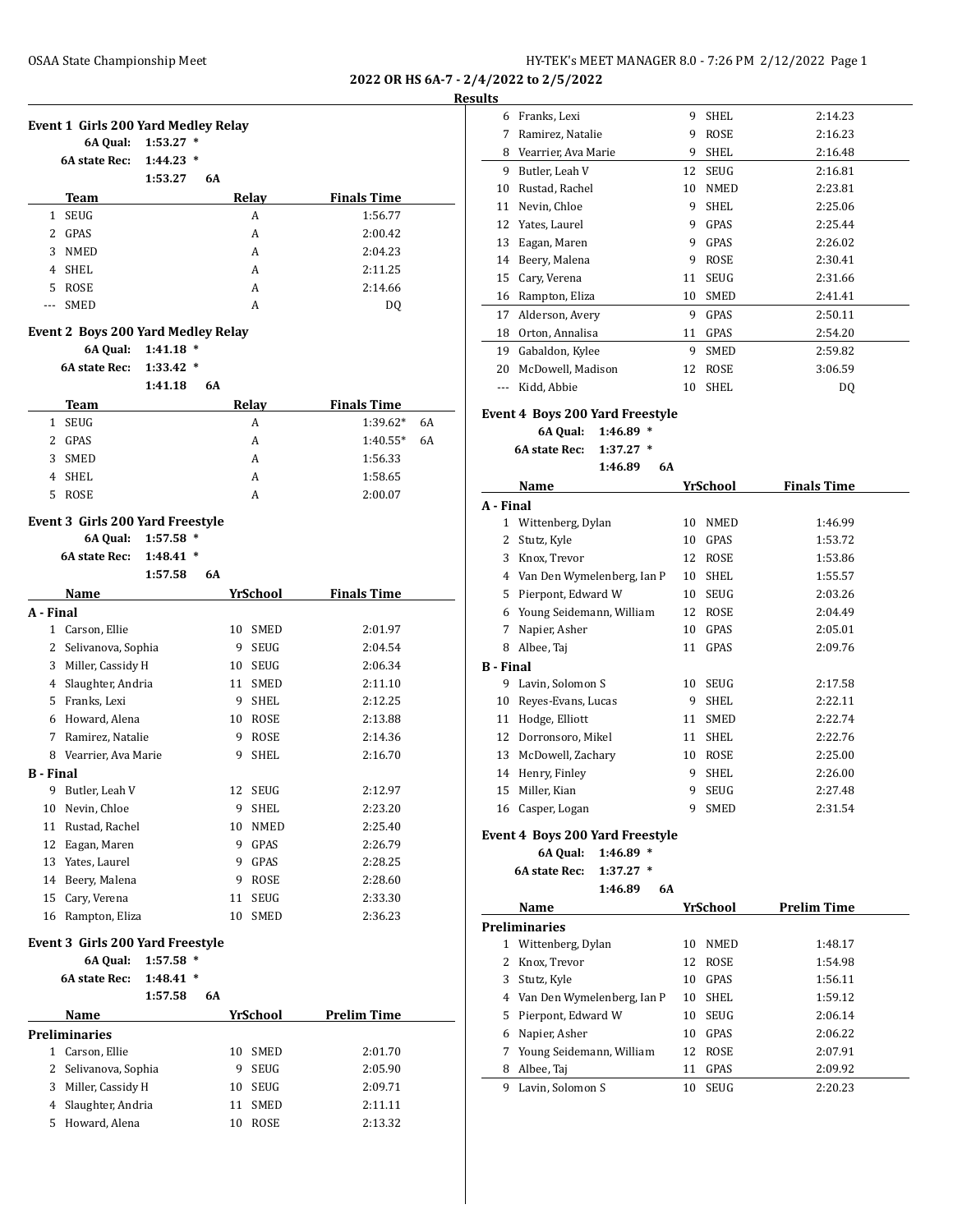| HY-TEK's MEET MANAGER 8.0 - 7:26 PM 2/12/2022 Page 2 |  |  |  |  |  |  |  |
|------------------------------------------------------|--|--|--|--|--|--|--|
|------------------------------------------------------|--|--|--|--|--|--|--|

### **Results**

|                  | Preliminaries  (Event 4 Boys 200 Yard Freestyle) |             |    |         |                 |                    |
|------------------|--------------------------------------------------|-------------|----|---------|-----------------|--------------------|
|                  | Name                                             |             |    |         | <b>YrSchool</b> | <b>Prelim Time</b> |
|                  | 10 Reyes-Evans, Lucas                            |             |    | 9       | <b>SHEL</b>     | 2:20.94            |
|                  | 11 Dorronsoro, Mikel                             |             |    | 11      | SHEL            | 2:22.41            |
|                  | 12 McDowell, Zachary                             |             |    | 10      | ROSE            | 2:24.86            |
|                  | 13 Henry, Finley                                 |             |    | 9       | SHEL            | 2:28.82            |
|                  | 14 Hodge, Elliott                                |             |    | 11      | <b>SMED</b>     | 2:29.81            |
|                  | 15 Miller, Kian                                  |             |    | 9       | <b>SEUG</b>     | 2:30.08            |
|                  | 16 Casper, Logan                                 |             |    | 9       | SMED            | 2:30.61            |
|                  | 17 Powell, Hayden                                |             |    | 12      | <b>SMED</b>     | 2:34.58            |
| 18               | Smith, Tyler                                     |             |    | 11      | ROSE            | 2:34.72            |
|                  | Event 5 Girls 200 Yard IM                        |             |    |         |                 |                    |
|                  | 6A Qual:                                         | $2:10.55$ * |    |         |                 |                    |
|                  | 6A state Rec:                                    | $1:58.95$ * |    |         |                 |                    |
|                  |                                                  | 2:10.55     | 6A |         |                 |                    |
|                  | Name                                             |             |    |         | YrSchool        | <b>Finals Time</b> |
| A - Final        |                                                  |             |    |         |                 |                    |
|                  | 1 Sheerin, Claire E                              |             |    | 11      | SEUG            | 2:16.09            |
|                  | 2 Codding, Julia C                               |             |    | 11      | SEUG            | 2:20.33            |
|                  | 3 Zumbrum, Alana                                 |             |    | 10      | GPAS            | 2:25.42            |
|                  | 4 Saenger, Naomi Y                               |             |    | 11      | SEUG            | 2:25.71            |
|                  | 5 Peterson, Kara                                 |             |    | 9       | <b>SHEL</b>     | 2:26.73            |
|                  | 6 Elwood, Jazmin                                 |             |    | 10      | <b>SMED</b>     | 2:28.13            |
|                  | 7 Grigsby, Natalie                               |             |    | 9.      | SHEL            | 2:28.92            |
|                  | 8 Higgins, Kenna                                 |             |    | 9       | SHEL            | 2:33.54            |
| <b>B</b> - Final |                                                  |             |    |         |                 |                    |
|                  | 9 Kolb, Emerson                                  |             |    | 9       | GPAS            | 2:37.03            |
|                  | 10 Scott, Brenna                                 |             |    | 9.      | SHEL            | 2:42.83            |
|                  | 11 Larson, Cecile                                |             |    | 12      | ROSE            | 2:50.74            |
|                  | 12 Dellgatti, Kristin                            |             |    | 12      | SMED            | 3:00.93            |
|                  | 13 Lonnberg, Nicole                              |             |    | 9       | ROSE            | 3:19.93            |
|                  | --- Miller, Kate                                 |             |    | 9       | ROSE            | DQ                 |
| ---              | Boersma, Presley                                 |             |    | 9       | GPAS            | DQ                 |
|                  |                                                  |             |    |         |                 |                    |
|                  | Event 5 Girls 200 Yard IM                        |             |    |         |                 |                    |
|                  | 6A Qual:                                         | $2:10.55$ * |    |         |                 |                    |
|                  | 6A state Rec:                                    | $1:58.95*$  |    |         |                 |                    |
|                  |                                                  | 2:10.55     | 6A |         |                 |                    |
|                  | <b>Name</b>                                      |             |    |         | <u>YrSchool</u> | <b>Prelim Time</b> |
| $\mathbf{1}$     | <b>Preliminaries</b>                             |             |    |         |                 |                    |
|                  | Sheerin, Claire E                                |             |    | 11      | SEUG            | 2:13.36            |
| 2                | Peterson, Kara                                   |             |    | 9       | SHEL            | 2:24.38            |
| 3                | Zumbrum, Alana<br>Elwood, Jazmin                 |             |    | 10      | GPAS            | 2:26.17            |
| 4                |                                                  |             |    | 10      | SMED            | 2:28.48            |
| 5                | Saenger, Naomi Y<br>Codding, Julia C             |             |    | 11      | SEUG            | 2:28.62            |
| 6                | Grigsby, Natalie                                 |             |    | 11<br>9 | <b>SEUG</b>     | 2:30.85            |
| 7                |                                                  |             |    |         | SHEL            | 2:32.45            |
| 8<br>9           | Higgins, Kenna                                   |             |    | 9<br>9  | SHEL<br>GPAS    | 2:32.87            |
|                  | Kolb, Emerson<br>Scott, Brenna                   |             |    |         |                 | 2:36.32            |
| 10               |                                                  |             |    | 9<br>12 | SHEL            | 2:44.63            |
| 11               | Larson, Cecile                                   |             |    | 12      | ROSE            | 2:55.55            |
| 12               | Dellgatti, Kristin                               |             |    | 9       | SMED            | 2:59.82            |
| 13<br>14         | Miller, Kate<br>Boersma, Presley                 |             |    | 9       | ROSE<br>GPAS    | 3:14.83            |
| 15               | Lonnberg, Nicole                                 |             |    | 9       | ROSE            | 3:18.66<br>3:20.79 |
| ---              | Suit, Taylor L                                   |             |    | 12      | SHEL            | X3:20.15           |
|                  |                                                  |             |    |         |                 |                    |

| πь             |                                     |    |                 |                    |    |
|----------------|-------------------------------------|----|-----------------|--------------------|----|
| ---            | Hoke, Maddy                         | 11 | SHEL            | X3:27.48           |    |
| ---            | Boswell, Faith                      | 12 | ROSE            | DQ                 |    |
| ---            | Tontchev, Sophia                    | 11 | GPAS            | DQ                 |    |
|                |                                     |    |                 |                    |    |
|                | Event 6 Boys 200 Yard IM            |    |                 |                    |    |
|                | 6A Qual:<br>1:59.68 *               |    |                 |                    |    |
|                | 6A state Rec:<br>$1:48.01$ *        |    |                 |                    |    |
|                | 1:59.68<br>6A                       |    |                 |                    |    |
|                | Name                                |    | YrSchool        | <b>Finals Time</b> |    |
| A - Final      |                                     |    |                 |                    |    |
| 1              | Ahten, Spencer I                    | 12 | <b>SEUG</b>     | 1:58.55*           | 6A |
| 2              | Colvin, Dominic                     | 12 | ROSE            | 2:01.75            |    |
| 3              | McGinnis, Hyrum                     | 12 | ROSE            | 2:16.50            |    |
|                | 4 Crocker, Dylan                    |    | 10 GPAS         | 2:19.12            |    |
| 5              | Ozdogan, Ari                        |    | 9 SEUG          | 2:25.58            |    |
| *6             | Allen, Jackson                      |    | 9 GPAS          | 2:31.44            |    |
|                | *6 Jenkins, Skai                    | 11 | SHEL            | 2:31.44            |    |
|                | 8 Turanski, John D                  | 11 | <b>SHEL</b>     | 2:35.88            |    |
| B - Final      |                                     |    |                 |                    |    |
| 9              | Scott, DJ                           | 11 | <b>SMED</b>     | 2:40.74            |    |
|                |                                     |    |                 |                    |    |
| 10             | Mora, Elian J                       | 10 | SHEL            | 2:54.26            |    |
| 11             | Buker, Lucas                        | 10 | <b>NMED</b>     | 2:54.81            |    |
| ---            | McGinnis, Jacob                     | 9  | ROSE            | DQ                 |    |
|                | Event 6 Boys 200 Yard IM            |    |                 |                    |    |
|                | 6A Qual:<br>$1:59.68$ *             |    |                 |                    |    |
|                | 6A state Rec:<br>$1:48.01$ *        |    |                 |                    |    |
|                | 1:59.68<br>6A                       |    |                 |                    |    |
|                | Name                                |    | YrSchool        | <b>Prelim Time</b> |    |
|                | Preliminaries                       |    |                 |                    |    |
|                |                                     |    |                 |                    |    |
| 1              |                                     | 12 | SEUG            | 2:01.97            |    |
| 2              | Ahten, Spencer I<br>Colvin, Dominic | 12 | ROSE            | 2:09.81            |    |
| 3              |                                     | 12 |                 |                    |    |
| 4              | McGinnis, Hyrum                     |    | <b>ROSE</b>     | 2:18.71<br>2:21.12 |    |
|                | Crocker, Dylan                      | 9. | 10 GPAS         |                    |    |
| 5              | Ozdogan, Ari                        |    | <b>SEUG</b>     | 2:24.24            |    |
| 6              | Allen, Jackson                      |    | 9 GPAS          | 2:27.82            |    |
| 7              | Jenkins, Skai                       | 11 | SHEL            | 2:29.76            |    |
| 8              | Turanski, John D                    | 11 | SHEL            | 2:39.03            |    |
| 9              | Scott, DJ                           | 11 | SMED            | 2:44.24            |    |
| 10             | McGinnis, Jacob                     | 9  | <b>ROSE</b>     | 2:52.45            |    |
| 11             | Buker, Lucas                        | 10 | NMED            | 2:56.61            |    |
| 12             | Mora, Elian J                       | 10 | SHEL            | 2:57.58            |    |
|                | --- Reeder, Jackson                 | 9  | SHEL            | DQ                 |    |
|                | --- Licea, Jude M                   | 12 | SEUG            | DFS                |    |
|                | Event 7  Girls 50 Yard Freestyle    |    |                 |                    |    |
|                | $24.94*$<br>6A Qual:                |    |                 |                    |    |
|                | <b>6A state Rec:</b><br>$22.30*$    |    |                 |                    |    |
|                | 24.94<br>6A                         |    |                 |                    |    |
|                | Name                                |    | <b>YrSchool</b> | <b>Finals Time</b> |    |
|                |                                     |    |                 |                    |    |
| 1              | Ziegler, Tayler                     | 10 | GPAS            | 24.85*             | 6A |
| 2              | Huling, Eloise                      | 9  | SHEL            | 25.81              |    |
| 3              | Ringger, Eva                        | 9  | NMED            | 26.15              |    |
| A - Final<br>4 | Lidey, Bekah                        | 11 | GPAS            | 26.27              |    |
| 5              | Doan, Lauren                        | 10 | ROSE            | 26.48              |    |
| 6              |                                     | 12 |                 | 27.18              |    |
| 7              | Kolb, Peyton                        | 9  | GPAS            |                    |    |
|                | George, Erika                       |    | NMED            | 27.50              |    |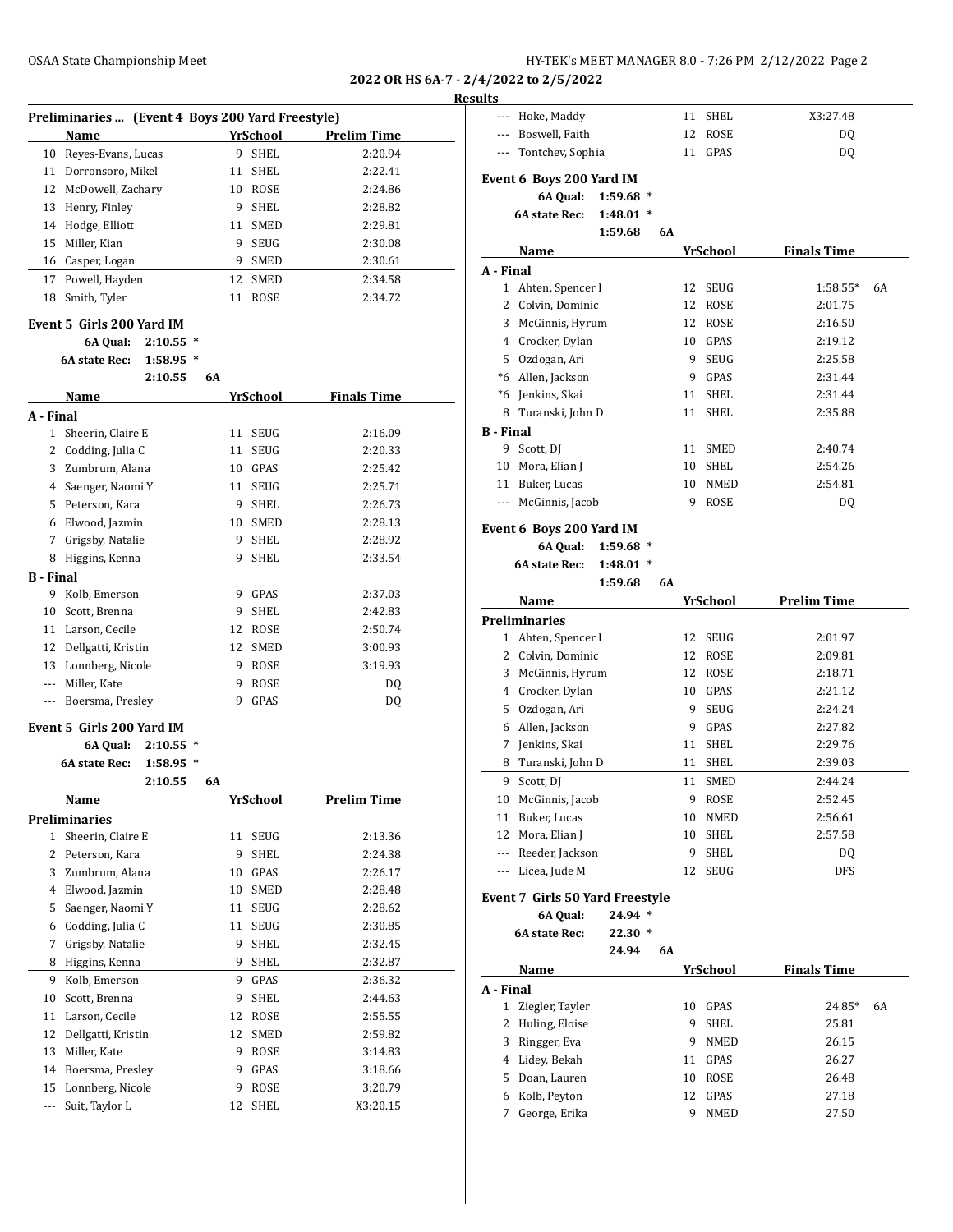**2022 OR HS 6A-7 - 2/4/2022 to 2/5/2022 Results**

|                  | Name                            |    | YrSchool      | <b>Finals Time</b> |
|------------------|---------------------------------|----|---------------|--------------------|
| 8                | Schiffer, Paige                 | 9  | <b>SMED</b>   | 28.56              |
| <b>B</b> - Final |                                 |    |               |                    |
| 9                | Blue, Kathryn                   | 11 | ROSE          | 28.06              |
| 10               | Cary, Verena                    | 11 | <b>SEUG</b>   | 29.48              |
| 11               | Sim, Yuni                       | 9  | SEUG          | 29.59              |
| 12               | Wilde, Isabella G               | 11 | SEUG          | 29.99              |
| 13               | Poppen, Jacklyn C               | 12 | SHEL          | 30.10              |
| 14               | McFarland, Hannah               | 12 | NMED          | 30.51              |
| 15               | Kiley, Anya                     | 10 | SEUG          | 30.62              |
| 16               | Krause, Hannah                  | 10 | SHEL          | 31.44              |
|                  |                                 |    |               |                    |
|                  | Event 7 Girls 50 Yard Freestyle |    |               |                    |
|                  | 6A Qual:<br>$24.94*$            |    |               |                    |
|                  | 6A state Rec:<br>$22.30*$       |    |               |                    |
|                  | 24.94                           | 6A |               |                    |
|                  | Name                            |    | YrSchool      | <b>Prelim Time</b> |
|                  | Preliminaries                   |    |               |                    |
| 1                | Ziegler, Tayler                 | 10 | GPAS          | 6A<br>24.94*       |
| 2                | Ringger, Eva                    | 9  | NMED          | 25.99              |
| 3                | Huling, Eloise                  | 9  | SHEL          | 26.04              |
| 4                | Doan, Lauren                    | 10 | <b>ROSE</b>   | 26.29              |
| 5                | Lidey, Bekah                    | 11 | GPAS          | 26.34              |
| 6                | George, Erika                   | 9  | <b>NMED</b>   | 27.33              |
| 7                | Schiffer, Paige                 | 9  | <b>SMED</b>   | 27.40              |
| 8                | Kolb, Peyton                    |    | 12 GPAS       | 27.52              |
| 9                | Blue, Kathryn                   | 11 | ROSE          | 28.66              |
| 10               | Wilde, Isabella G               | 11 | SEUG          | 29.84              |
| 11               | Sim, Yuni                       | 9  | <b>SEUG</b>   | 29.96              |
| 12               | Kiley, Anya                     | 10 | SEUG          | 30.30              |
| 13               | McFarland, Hannah               | 12 | NMED          | 30.44              |
| $*14$            | Cary, Verena                    | 11 | <b>SEUG</b>   | 30.53              |
| $*14$            | Poppen, Jacklyn C               | 12 | SHEL          | 30.53              |
| 16               | Krause, Hannah                  | 10 | SHEL          | 31.10              |
| 17               | Orton, Annalisa                 | 11 | GPAS          | 31.33              |
| 18               | Tubbs, Ellie                    | 9  | SHEL          | 31.36              |
|                  | 19 Landeros, Jazlynn            | 11 | <b>ROSE</b>   | 32.24              |
| 20               | Maclean, Cybelle                | 12 | $\mbox{ROSE}$ | 32.29              |
| 21               | McMann, Renay                   | 9  | SMED          | 34.62              |
| 22               | Neville, Lexie                  | 11 | SMED          | 34.63              |
| ---              | Lambert, Sage                   | 9  | NMED          | X31.56             |
| ---              | Walker, Bergen                  | 12 | SHEL          | X32.14             |
| ---              | Leonard, Jacqueline             | 12 | NMED          | X32.61             |
| ---              | Hamilton, Anna                  | 12 | NMED          | X32.74             |
| ---              | Liu, Mia                        | 10 | SHEL          | X33.22             |
| ---              | Tilman, Christine               | 10 |               | X33.50             |
| ---              | Phillips, Ava M                 | 10 | NMED          |                    |
|                  |                                 |    | SHEL          | X33.52             |
| ---              | Apker, Gwen L                   | 10 | SHEL          | X33.94             |
| ---              | Taylor, Anne                    | 9  | SHEL          | X34.26             |
| ---              | Hartzheim, Alyssa               | 12 | NMED          | X34.59             |
| ---              | Boydston, Harlee                | 9  | ROSE          | X34.75             |
|                  | Reso, Manda                     | 9  | NMED          | X34.97             |
| ---              | Bell, Elizabeth                 | 11 | SMED          | X35.22             |
| ---              | Contreras, Maia                 | 10 | SHEL          | X35.33             |

--- Overton, Leo 11 SHEL X36.07

| э   |                            |    |             |        |
|-----|----------------------------|----|-------------|--------|
|     | McDowell, Madison          | 12 | <b>ROSE</b> | X36.32 |
|     | Krause, Kenzie             | 12 | SHEL        | X36.98 |
| --- | Sevinc, Idil               | 12 | <b>ROSE</b> | X37.67 |
|     | Stephenson, Sam            | 9  | <b>NMED</b> | X37.69 |
| --- | Rivkowich, Val             | 9  | <b>SHEL</b> | X37.74 |
| --- | Marchi, Tatiana            | 11 | <b>ROSE</b> | X37.77 |
|     | Hoshowski, Moriah          | 12 | <b>ROSE</b> | X37.92 |
|     | Walker, Lilian             | 10 | <b>SHEL</b> | X38.24 |
| --- | Prowell, Elyse             | 12 | <b>ROSE</b> | X38.42 |
| --- | Ferch-Sunderland, Adrienne | 9  | <b>ROSE</b> | X38.60 |
| --- | Sorensen, Denisa           | 12 | <b>ROSE</b> | X39.25 |
| --- | Cruz, Kayla                | 9  | <b>NMED</b> | X39.53 |
|     | Ranck, Keahna              | 12 | <b>SHEL</b> | X39.98 |
| --- | Garibay, Camila            | 11 | <b>SHEL</b> | X40.33 |
| --- | Kobernik, Olivia           | 9  | <b>ROSE</b> | X41.32 |
| --- | Gilman, Hanna              | 10 | <b>SHEL</b> | X42.47 |
| --- | Wijaya, Clarissa           | 12 | <b>ROSE</b> | X45.89 |
| --- | Angel, Audrey              | 9  | <b>NMED</b> | X45.93 |
|     | Verga, Agnes               | 9  | <b>SHEL</b> | X46.19 |
| --- | Tate, Ava                  | 9  | SHEL        | X47.03 |
|     | Gonzalez Valle, Carmen     | 9  | <b>SHEL</b> | X47.22 |
|     | Chamberlain, Audrey        | 11 | <b>SHEL</b> | XDFS   |
|     |                            |    |             |        |

### **Event 8 Boys 50 Yard Freestyle**

**6A Qual: 21.93 \***

```
6A state Rec: 20.32 *
 21.93 6A
```

|           | Name              |    | <b>YrSchool</b> | Finals Time |    |
|-----------|-------------------|----|-----------------|-------------|----|
| A - Final |                   |    |                 |             |    |
| 1         | Ahten, Tyler K    | 12 | <b>SEUG</b>     | 21.73*      | 6A |
| 2         | Carrai, Franco A  | 11 | <b>SEUG</b>     | 22.59       |    |
| 3         | Eagan, Calvin     | 12 | GPAS            | 22.71       |    |
| 4         | Tontchev, Ivan    | 12 | GPAS            | 23.45       |    |
| 5         | Nunez, Taylor     | 11 | SHEL            | 23.94       |    |
| 6         | Krebs, Benji      | 11 | SMED            | 23.99       |    |
| 7         | Anderson, Charles | 12 | ROSE            | 24.71       |    |
| 8         | Licea, Jude M     | 12 | <b>SEUG</b>     | 25.76       |    |
| B - Final |                   |    |                 |             |    |
| 9         | Kruse, Dylan      | 12 | <b>SMED</b>     | 25.72       |    |
| 10        | Reyes-Evans, Liam | 12 | SHEL            | 25.77       |    |
| 11        | Pendleton, Tucker | 12 | GPAS            | 25.95       |    |
| 12        | Page, Joe         | 12 | <b>SHEL</b>     | 26.17       |    |
| 13        | Powell, Chase     | 10 | <b>SMED</b>     | 26.50       |    |
| 14        | Wilson, Peter     | 10 | ROSE            | 27.19       |    |
| 15        | Scott, Devon      | 9  | <b>SMED</b>     | 27.71       |    |
| 16        | Rooth, Harrison   | 9  | SHEL            | 28.23       |    |
|           |                   |    |                 |             |    |

## **Event 8 Boys 50 Yard Freestyle**

**6A Qual: 21.93 \***

**6A state Rec: 20.32 \***

|                | 21.93                                                      | 6A |                  |                                             |
|----------------|------------------------------------------------------------|----|------------------|---------------------------------------------|
| Name           |                                                            |    |                  | <b>Prelim Time</b>                          |
|                |                                                            |    |                  |                                             |
| Ahten, Tyler K |                                                            |    |                  | 22.07                                       |
|                |                                                            |    |                  | 22.77                                       |
| Eagan, Calvin  |                                                            |    |                  | 23.24                                       |
|                |                                                            |    |                  | 23.82                                       |
| Krebs, Benji   |                                                            |    | <b>SMED</b>      | 23.91                                       |
|                | <b>Preliminaries</b><br>Carrai, Franco A<br>Tontchev, Ivan |    | 11<br>12.<br>12. | YrSchool<br>12 SEUG<br>SEUG<br>GPAS<br>GPAS |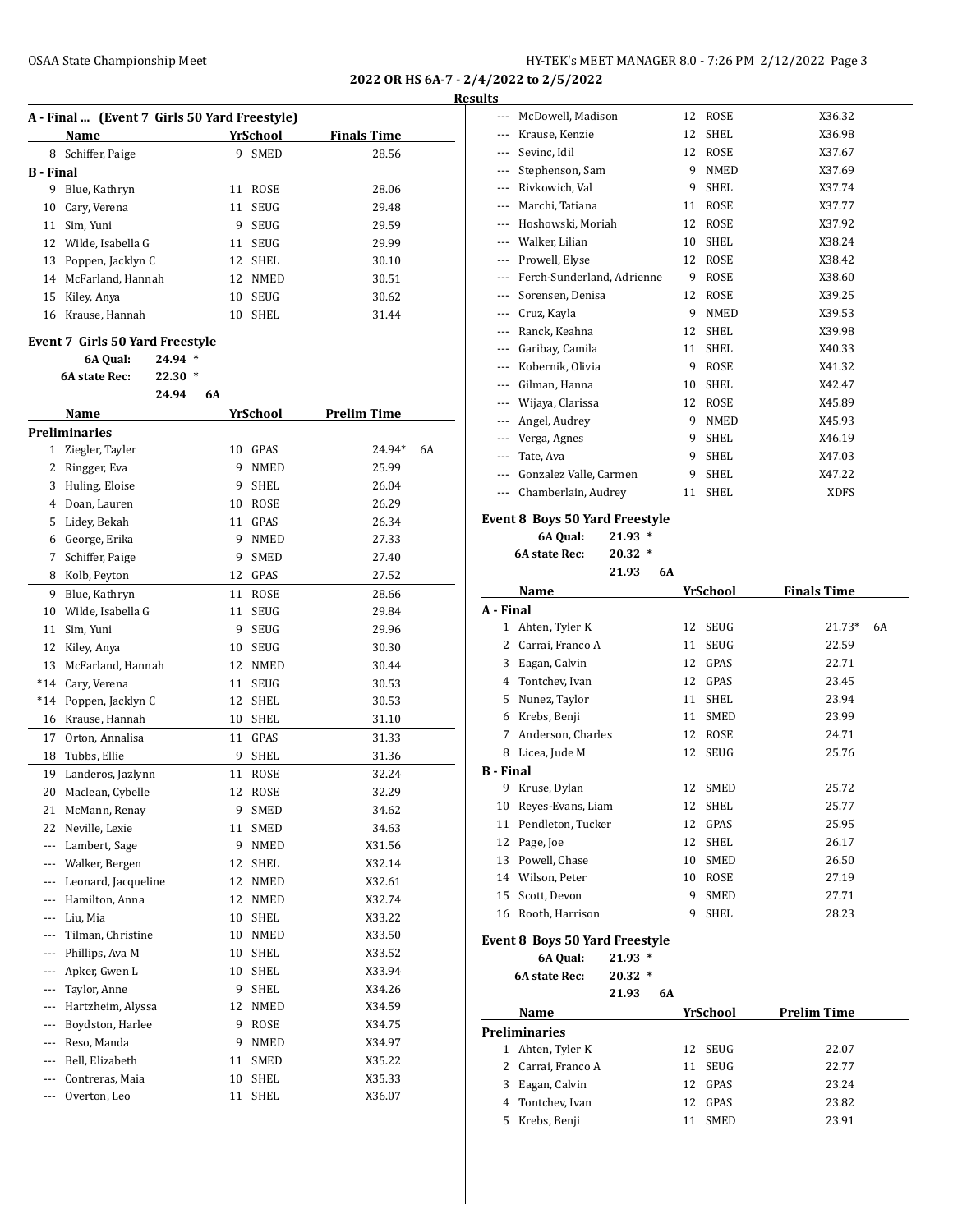**6A state Rec: 53.13 \***

**A - Final**

**1:00.04 6A Name Finally Finally Finally Finally Finally Finally Finally Finally Finally Finally Finally Finally Finally Finally Finally Finally Finally Finally Finally Finally Finally Fina** 

1 Sheerin, Claire E 11 SEUG 2 Keppo, Kirsti I 12 SEUG 3 Codding, Julia C 11 SEUG 4 Elwood, Jazmin 10 SMED 5 Young, Morgan S 12 SEUG

 $52.50* 6A$ 

6 Durrant, Madeline 12 GPAS 1:06.49 7 Peterson, Kara 9 SHEL 1:06.87

**2022 OR HS 6A-7 - 2/4/2022 to 2/5/2022**

| 7     | Name                             |    | YrSchool    | <b>Prelim Time</b> |     |
|-------|----------------------------------|----|-------------|--------------------|-----|
|       |                                  |    |             |                    |     |
|       | 6 Nunez, Taylor                  | 11 | <b>SHEL</b> | 23.97              |     |
|       | Anderson, Charles                | 12 | ROSE        | 24.91              | в.  |
| 8     | Licea, Jude M                    | 12 | <b>SEUG</b> | 25.63              |     |
| 9     | Kruse, Dylan                     | 12 | <b>SMED</b> | 26.11              |     |
| 10    | Reyes-Evans, Liam                | 12 | SHEL        | 26.12              |     |
| 11    | Pendleton, Tucker                | 12 | GPAS        | 26.36              |     |
| 12    | Page, Joe                        | 12 | <b>SHEL</b> | 26.71              |     |
| 13    | Powell, Chase                    | 10 | <b>SMED</b> | 26.81              |     |
| 14    | Wilson, Peter                    | 10 | ROSE        | 27.24              |     |
| 15    | Rooth, Harrison                  | 9  | SHEL        | 28.04              |     |
| 16    | Scott, Devon                     | 9  | <b>SMED</b> | 28.14              | Eve |
| 17    | Schifferns, Jesse                | 11 | ROSE        | 28.70              |     |
| 18    | Ling, Erickson                   | 12 | ROSE        | 29.25              |     |
| 19    | Bownik, Maciej W                 | 12 | SEUG        | 33.68              |     |
| 20    | Deplois, Eddie                   | 12 | <b>NMED</b> | 39.54              |     |
| 21    | Cruz, Jayden                     | 9  | NMED        | 40.70              | Pre |
| ---   | Neville, Owen                    | 9  | <b>SMED</b> | X27.97             |     |
| ---   | Allen, Hayden                    | 10 | <b>SMED</b> | X28.12             |     |
| $---$ | Dial, Taylor                     | 10 | SMED        | X29.22             |     |
| ---   | Reading, Elija                   | 12 | ROSE        | X29.49             |     |
|       | Cordon, Samuel                   | 11 | <b>ROSE</b> | X29.82             |     |
| ---   | Reynolds, Jaxen                  | 9  | SHEL        | X29.89             |     |
| ---   | Murray, James                    | 9  | ROSE        | X30.06             |     |
| ---   | Brewster, Asher                  | 9  | <b>ROSE</b> | X30.48             |     |
| $---$ | Cowie, Ben                       | 10 | <b>ROSE</b> | X30.59             |     |
| ---   | Urias, Michael                   | 11 | SHEL        | X30.75             |     |
|       | Miller, Owen                     | 9  | <b>ROSE</b> | X31.07             |     |
| $---$ | Witcher, Skyler                  | 9  | SHEL        | X31.71             |     |
| ---   | Gelsomino, Dantae                | 10 | SHEL        | X31.80             |     |
| ---   | Simmons, Gabe                    | 11 | <b>ROSE</b> | X32.00             |     |
| $---$ | Godfrey, Joshua                  | 10 | <b>ROSE</b> | X32.28             |     |
| ---   | Darden, Shea                     | 11 | SHEL        | X32.51             |     |
|       | Gottlieb, Matthew                | 9  | <b>SMED</b> | X32.63             |     |
| ---   | Stoddard, Andy                   | 9  | SHEL        | X32.79             |     |
|       | Wright, Jacob                    | 9  | SHEL        | X32.86             |     |
| ---   | Ortega, Craig                    | 12 | <b>ROSE</b> | X33.05             |     |
| $---$ | Beers, Caleb                     | 11 | SMED        | X33.81             |     |
|       | Call, Noah                       | 9  | ROSE        | X34.36             | Eve |
|       | Forsloff, Evan                   | 9  | ROSE        | X35.97             |     |
| ---   | Maple, Rowan                     | 9  | SMED        | X36.14             |     |
| ---   | Troutman, Jacob                  | 10 | ROSE        | X36.45             |     |
| ---   | Bizzini, Giuseppe                | 12 | ROSE        | X36.59             |     |
| ---   | Eldridge, Ian                    | 11 | ROSE        | X37.35             | А - |
|       | Event 9 Girls 100 Yard Butterfly |    |             |                    |     |

| 23.97              |                  | 8 George, Erika                         |               |    | 9 NMED      | 1:10.13            |
|--------------------|------------------|-----------------------------------------|---------------|----|-------------|--------------------|
| 24.91              |                  | <b>B</b> - Final                        |               |    |             |                    |
| 25.63              | 9                | Czarnecki, Sylvia                       |               | 9  | SHEL        | 1:12.24            |
|                    | 10               | Larson, Emily                           |               | 11 | <b>ROSE</b> | 1:14.19            |
| 26.11              |                  | 11 Franks, Lexi                         |               | 9  | SHEL        | 1:14.68            |
| 26.12              |                  | 12 Boswell, Faith                       |               |    | 12 ROSE     | 1:15.49            |
| 26.36              |                  |                                         |               |    |             |                    |
| 26.71              |                  | 13 Phillips, Ava M                      |               |    | 10 SHEL     | 1:29.56            |
| 26.81              |                  | 14 Maue, Daisy                          |               |    | 11 GPAS     | 1:31.07            |
| 27.24              |                  | 15 Cattivera, Lilli                     |               | 9  | GPAS        | 1:38.49            |
| 28.04              |                  | 16 Miller, Kate                         |               | 9  | ROSE        | 1:40.39            |
| 28.14              |                  | Event 9 Girls 100 Yard Butterfly        |               |    |             |                    |
| 28.70              |                  | 6A Qual:                                | $1:00.04$ *   |    |             |                    |
| 29.25              |                  | 6A state Rec:                           | $53.13*$      |    |             |                    |
| 33.68              |                  |                                         | 1:00.04<br>6A |    |             |                    |
| 39.54              |                  | Name                                    |               |    | YrSchool    | <b>Prelim Time</b> |
| 40.70              |                  | <b>Preliminaries</b>                    |               |    |             |                    |
| X27.97             | $\mathbf{1}$     | Sheerin, Claire E                       |               |    | 11 SEUG     | 1:00.91            |
| X28.12             | 2                | Keppo, Kirsti I                         |               |    | 12 SEUG     | 1:04.99            |
| X29.22             |                  | 3 Codding, Julia C                      |               |    | 11 SEUG     | 1:06.49            |
| X29.49             |                  | 4 Elwood, Jazmin                        |               |    | 10 SMED     | 1:06.95            |
| X29.82             |                  | 5 Durrant, Madeline                     |               |    | 12 GPAS     | 1:07.52            |
| X29.89             |                  | 6 Peterson, Kara                        |               | 9  | SHEL        | 1:08.40            |
| X30.06             | 7                | George, Erika                           |               | 9  | <b>NMED</b> | 1:09.03            |
| X30.48             |                  |                                         |               |    | 12 SEUG     | 1:09.70            |
| X30.59             |                  | Young, Morgan S<br>8                    |               |    | SHEL        | 1:10.55            |
| X30.75             |                  | 9 Czarnecki, Sylvia<br>10 Larson, Emily |               |    | 11 ROSE     | 1:13.01            |
| X31.07             |                  | 11 Franks, Lexi                         |               | 9  | SHEL        | 1:15.25            |
| X31.71             |                  |                                         |               |    | 12 ROSE     | 1:17.51            |
| X31.80             |                  | 12 Boswell, Faith                       |               |    |             |                    |
| X32.00             |                  | 13 Phillips, Ava M                      |               |    | 10 SHEL     | 1:30.62            |
| X32.28             | 14               | Maue, Daisy                             |               |    | 11 GPAS     | 1:30.90            |
| X32.51             | 15               | Cattivera, Lilli                        |               | 9  | GPAS        | 1:39.14            |
| X32.63             | 16               | Miller, Kate                            |               | 9  | ROSE        | 1:39.63            |
| X32.79             | 17               | Lonnberg, Nicole                        |               | 9  | ROSE        | 1:45.24            |
| X32.86             | $---$            | Buchanan, Siena                         |               | 12 | SHEL        | X1:39.28           |
| X33.05             |                  | --- Hoke, Maddy                         |               | 11 | SHEL        | X1:53.78           |
| X33.81             | ---              | Tontchev, Sophia                        |               |    | 11 GPAS     | DQ                 |
| X34.36             |                  | Event 10 Boys 100 Yard Butterfly        |               |    |             |                    |
| X35.97             |                  | 6A Qual:                                | $53.08*$      |    |             |                    |
| X36.14             |                  | 6A state Rec:                           | 47.90 *       |    |             |                    |
| X36.45             |                  |                                         | 6A<br>53.08   |    |             |                    |
| X36.59             |                  | Name                                    |               |    | YrSchool    | <b>Finals Time</b> |
| X37.35             | A - Final        |                                         |               |    |             |                    |
|                    | $\mathbf{1}$     | Pirosko, Jacob                          |               |    | 11 GPAS     | 52.50*             |
|                    | $\mathbf{2}$     | Miller, Kyle I                          |               | 10 | <b>SEUG</b> | 55.19              |
|                    |                  | 3 Eagan, Calvin                         |               |    | 12 GPAS     | 57.38              |
|                    |                  | 4 Bishop, Porter                        |               |    | 11 ROSE     | 58.49              |
|                    |                  | 5 Krebs, Benji                          |               |    | 11 SMED     | 1:03.11            |
| <b>Finals Time</b> |                  | 6 Bland, Aiden                          |               |    | 10 GPAS     | 1:03.79            |
|                    |                  | 7 Heinze, Ty M                          |               |    | 11 SHEL     | 1:08.98            |
| 59.22*<br>6A       |                  |                                         |               |    |             |                    |
| 1:01.16            |                  | 8 Galli, Bug                            |               |    | 12 GPAS     | 1:14.12            |
| 1:01.94            | <b>B</b> - Final |                                         |               |    |             |                    |
| 1:05.92            |                  | 9 Schoenhals, Joey                      |               | 10 | SMED        | 1:09.96            |
| 1:06.12            | 10               | Angeles, Ethan                          |               | 10 | SHEL        | 1:15.55            |
|                    |                  |                                         |               |    |             |                    |
|                    |                  |                                         |               |    |             |                    |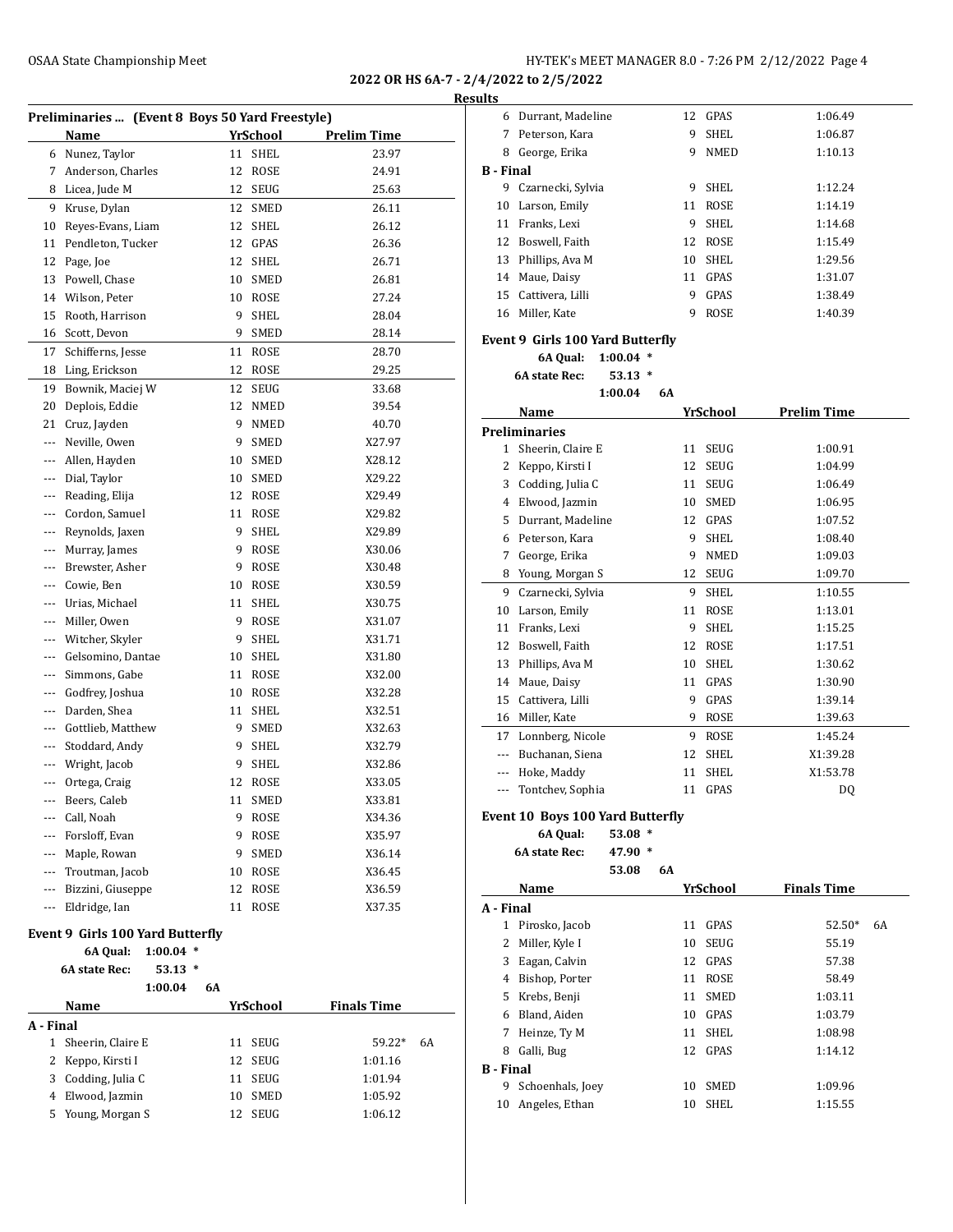| HY-TEK's MEET MANAGER 8.0 - 7:26 PM 2/12/2022 Page 5 |  |  |
|------------------------------------------------------|--|--|
|------------------------------------------------------|--|--|

### **Results**

|                       | B - Final  (Event 10 Boys 100 Yard Butterfly) |          |    |    |                    |                    |  |
|-----------------------|-----------------------------------------------|----------|----|----|--------------------|--------------------|--|
|                       | Name                                          |          |    |    | <b>YrSchool</b>    | <b>Finals Time</b> |  |
| 11                    | Smith, Tyler                                  |          |    |    | 11 ROSE            | 1:19.15            |  |
|                       | 12 Buker, Lucas                               |          |    |    | 10 NMED            | 1:21.96            |  |
| 13                    | Butler, Ben                                   |          |    | 10 | <b>SEUG</b>        | 1:25.43            |  |
|                       | Event 10 Boys 100 Yard Butterfly              |          |    |    |                    |                    |  |
|                       | 6A Qual:                                      | $53.08*$ |    |    |                    |                    |  |
|                       | 6A state Rec:                                 | 47.90 *  |    |    |                    |                    |  |
|                       |                                               | 53.08    | 6A |    |                    |                    |  |
|                       | Name                                          |          |    |    | YrSchool           | <b>Prelim Time</b> |  |
|                       | <b>Preliminaries</b>                          |          |    |    |                    |                    |  |
|                       | 1 Pirosko, Jacob                              |          |    |    | 11 GPAS            | 53.11              |  |
|                       | 2 Miller, Kyle I                              |          |    |    | 10 SEUG            | 57.15              |  |
| 3                     | Bishop, Porter                                |          |    |    | 11 ROSE            | 58.00              |  |
|                       | 4 Eagan, Calvin                               |          |    |    | 12 GPAS            | 59.09              |  |
|                       | 5 Krebs, Benji                                |          |    |    | 11 SMED            | 1:03.32            |  |
|                       | 6 Bland, Aiden                                |          |    |    | 10 GPAS            | 1:04.60            |  |
| 7                     | Heinze, Ty M                                  |          |    |    | 11 SHEL            | 1:10.43            |  |
| 8                     | Galli, Bug                                    |          |    |    | 12 GPAS            | 1:11.21            |  |
| 9                     | Schoenhals, Joey                              |          |    |    | 10 SMED            | 1:11.88            |  |
| 10                    | Angeles, Ethan                                |          |    |    | 10 SHEL            | 1:14.72            |  |
|                       | 11 Smith, Tyler                               |          |    |    | 11 ROSE            | 1:22.60            |  |
|                       | 12 Buker, Lucas                               |          |    |    | 10 NMED            | 1:23.27            |  |
|                       | 13 Butler, Ben                                |          |    |    | 10 SEUG            | 1:28.52            |  |
|                       | --- Ling, Erickson                            |          |    |    | 12 ROSE            | DO.                |  |
|                       | --- Ramachandran, Vivek                       |          |    | 9  | SEUG               | DQ                 |  |
| ---                   | Sanders, Grant                                |          |    | 11 | ROSE               | DQ                 |  |
|                       |                                               |          |    |    |                    |                    |  |
|                       | <b>Event 11 Girls 100 Yard Freestyle</b>      |          |    |    |                    |                    |  |
|                       | 6A Qual:                                      | $54.11*$ |    |    |                    |                    |  |
|                       | 6A state Rec:                                 | $49.46*$ |    |    |                    |                    |  |
|                       |                                               | 54.11    | 6A |    |                    |                    |  |
|                       | Name                                          |          |    |    | YrSchool           | Finals Time        |  |
| A - Final             |                                               |          |    |    |                    |                    |  |
| 1<br>$\overline{2}$   | Ziegler, Tayler                               |          |    | 9  | 10 GPAS            | 54.33              |  |
|                       | Ringger, Eva                                  |          |    |    | NMED               | 57.26              |  |
| 3                     | Lidey, Bekah                                  |          |    |    | 11 GPAS<br>10 ROSE | 57.63<br>58.26     |  |
|                       | 4 Doan, Lauren                                |          |    |    |                    |                    |  |
| 5                     | Lavelle, Mila                                 |          |    | 9  | NMED               | 58.44              |  |
| 6                     | Roering, Stella J                             |          |    | 12 | SEUG               | 58.69              |  |
| 7                     | Kolb, Peyton                                  |          |    | 12 | GPAS               | 1:00.60            |  |
| 8                     | Buranathamawat, Jirapreeya                    |          |    | 11 | <b>SMED</b>        | 1:00.63            |  |
| <b>B</b> - Final<br>9 | Eagan, Maren                                  |          |    | 9  | GPAS               |                    |  |
|                       | Larson, Cecile                                |          |    | 12 |                    | 1:03.91<br>1:05.12 |  |
| 10                    |                                               |          |    | 9  | ROSE               |                    |  |
| 11                    | Uffens, Anna                                  |          |    |    | NMED               | 1:05.78            |  |
| 12                    | Wilde, Isabella G                             |          |    | 11 | SEUG               | 1:05.90            |  |
| 13                    | Todd, Amber                                   |          |    | 10 | ROSE               | 1:05.94            |  |
| 14                    | Rustad, Rachel                                |          |    | 10 | NMED               | 1:06.14            |  |
| 15                    | Brewster, Holly                               |          |    | 11 | ROSE               | 1:06.77            |  |
| 16                    | Ferris, Piper                                 |          |    | 11 | SHEL               | 1:07.89            |  |

|                | Event 11 Girls 100 Yard Freestyle |          |    |    |                 |                    |  |
|----------------|-----------------------------------|----------|----|----|-----------------|--------------------|--|
|                | 6A Qual:                          | $54.11*$ |    |    |                 |                    |  |
|                | 6A state Rec:                     | 49.46 *  |    |    |                 |                    |  |
|                |                                   | 54.11    | 6A |    |                 |                    |  |
|                | Name                              |          |    |    | <b>YrSchool</b> | <b>Prelim Time</b> |  |
|                | <b>Preliminaries</b>              |          |    |    |                 |                    |  |
| 1              | Ziegler, Tayler                   |          |    |    | 10 GPAS         | 54.57              |  |
| 2              | Ringger, Eva                      |          |    | 9. | NMED            | 57.04              |  |
| 3              | Lidey, Bekah                      |          |    |    | 11 GPAS         | 57.95              |  |
|                | 4 Lavelle, Mila                   |          |    |    | 9 NMED          | 58.19              |  |
| 5              | Doan, Lauren                      |          |    |    | 10 ROSE         | 58.69              |  |
| 6              | Roering, Stella J                 |          |    | 12 | SEUG            | 59.93              |  |
| 7              | Buranathamawat, Jirapreeya        |          |    | 11 | SMED            | 1:01.58            |  |
| 8              | Kolb, Peyton                      |          |    |    | 12 GPAS         | 1:01.83            |  |
| 9              | Eagan, Maren                      |          |    | 9  | GPAS            | 1:05.51            |  |
| 10             | Wilde, Isabella G                 |          |    | 11 | <b>SEUG</b>     | 1:05.94            |  |
| 11             | Larson, Cecile                    |          |    | 12 | ROSE            | 1:06.07            |  |
| 12             | Todd, Amber                       |          |    |    | 10 ROSE         | 1:06.30            |  |
| 13             | Ferris, Piper                     |          |    | 11 | SHEL            | 1:06.52            |  |
|                | 14 Uffens, Anna                   |          |    |    | 9 NMED          | 1:06.65            |  |
| 15             | Rustad, Rachel                    |          |    |    | 10 NMED         | 1:06.78            |  |
| 16             | Brewster, Holly                   |          |    | 11 | <b>ROSE</b>     | 1:08.05            |  |
|                | 17 Tubbs, McKenzie                |          |    | 9  | <b>SHEL</b>     | 1:08.81            |  |
| 18             | Rampton, Eliza                    |          |    |    | 10 SMED         | 1:12.43            |  |
| 19             | Krebs, Ana                        |          |    |    | 10 SMED         | 1:12.67            |  |
| 20             | Krause, Hannah                    |          |    |    | 10 SHEL         | 1:12.93            |  |
| 21             | Tubbs, Ellie                      |          |    |    | 9 SHEL          | 1:13.24            |  |
|                | --- Maclean, Cybelle              |          |    |    | 12 ROSE         | X1:13.12           |  |
|                | --- Liu, Mia                      |          |    |    | 10 SHEL         | X1:13.26           |  |
|                | --- Leonard, Jacqueline           |          |    |    | 12 NMED         | X1:14.19           |  |
|                | --- Hamilton, Anna                |          |    |    | 12 NMED         | X1:15.77           |  |
| ---            | Hartzheim, Alyssa                 |          |    |    | 12 NMED         | X1:17.89           |  |
| ---            | Apker, Gwen L                     |          |    | 10 | SHEL            | X1:17.96           |  |
| ---            | McMann, Renay                     |          |    | 9. | SMED            | X1:18.83           |  |
|                | --- Contreras, Maia               |          |    | 10 | SHEL            | X1:19.47           |  |
|                | --- Reso, Manda                   |          |    | 9  | NMED            | X1:19.92           |  |
|                | --- Boydston, Harlee              |          |    | 9  | ROSE            | X1:20.21           |  |
| $---$          | Bell, Elizabeth                   |          |    | 11 | SMED            | X1:20.80           |  |
| ---            | Krause, Kenzie                    |          |    | 12 | <b>SHEL</b>     | X1:22.68           |  |
| ---            | Overton, Leo                      |          |    | 11 | SHEL            | X1:23.33           |  |
| $\overline{a}$ | Walker, Lilian                    |          |    | 10 | SHEL            | X1:25.79           |  |
| ---            | Rivkowich, Val                    |          |    | 9  | SHEL            | X1:26.01           |  |
| ---            | Cruz, Ilana                       |          |    | 11 | NMED            | X1:26.21           |  |
| ---            | Stephenson, Sam                   |          |    | 9  | NMED            | X1:26.34           |  |
| ---            | Garibay, Camila                   |          |    | 11 | SHEL            | X1:27.62           |  |
| ---            | Hoshowski, Moriah                 |          |    | 12 | ROSE            | X1:29.46           |  |
| ---            | Cruz, Kayla                       |          |    | 9  | NMED            | X1:30.94           |  |
| ---            | Ranck, Keahna                     |          |    | 12 | SHEL            | X1:32.53           |  |
| ---            | Kobernik, Olivia                  |          |    | 9  | ROSE            | X1:32.89           |  |
| ---            | Gilman, Hanna                     |          |    | 10 | SHEL            | X1:36.08           |  |
| $---$          | Verga, Agnes                      |          |    | 9. | SHEL            | X1:43.75           |  |
| ---            | Angel, Audrey                     |          |    | 9  | NMED            | X1:46.15           |  |
| $---$          | Tate, Ava                         |          |    | 9  | SHEL            | X1:51.39           |  |
| $---$          | Gonzalez Valle, Carmen            |          |    | 9  | SHEL            | X1:55.09           |  |
| ---            | Sevinc, Idil                      |          |    | 12 | ROSE            | XDQ                |  |
| ---            | Taylor, Anne                      |          |    | 9  | SHEL            | XDQ                |  |
|                |                                   |          |    |    |                 |                    |  |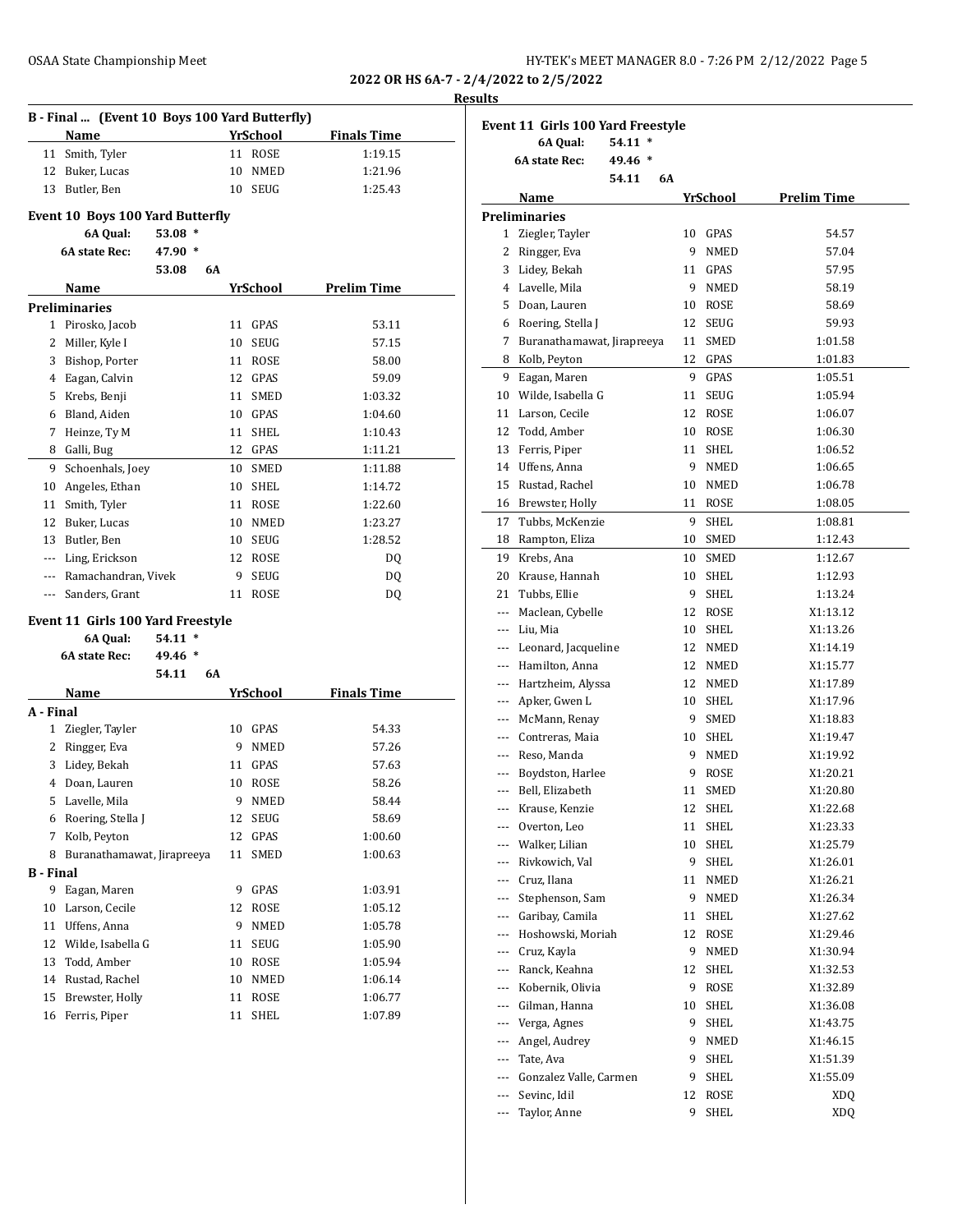**2022 OR HS 6A-7 - 2/4/2022 to 2/5/2022 Results**

|           | Event 12 Boys 100 Yard Freestyle          |         |    |    |                     |                    |  |
|-----------|-------------------------------------------|---------|----|----|---------------------|--------------------|--|
|           | 6A Qual:                                  | 48.18 * |    |    |                     |                    |  |
|           | 6A state Rec:                             | 43.70 * |    |    |                     |                    |  |
|           |                                           | 48.18   | 6A |    |                     |                    |  |
|           | Name                                      |         |    |    | YrSchool            | <b>Finals Time</b> |  |
| A - Final |                                           |         |    |    |                     |                    |  |
|           | 1 Wittenberg, Dylan                       |         |    |    | 10 NMED             | 48.65              |  |
|           | 2 Carrai, Franco A                        |         |    |    | 11 SEUG             | 51.03              |  |
|           | 3 Henriques, Kama                         |         |    |    | 12 GPAS             | 51.15              |  |
|           | 4 Knox, Trevor                            |         |    |    | 12 ROSE             | 52.35              |  |
|           | 5 Nunez, Taylor                           |         |    |    | 11 SHEL             | 52.44              |  |
|           | 6 Ariste, Jamie                           |         |    |    | 12 SEUG             | 53.05              |  |
|           | 7 Crocker, Dylan                          |         |    |    | 10 GPAS             | 55.63              |  |
|           | 8 Reyes-Evans, Liam                       |         |    | 12 | SHEL                | 1:01.08            |  |
| B - Final |                                           |         |    |    |                     |                    |  |
|           | 9 Curaza, Zachary                         |         |    |    | 12 NMED             | 59.98              |  |
|           | 10 Reyes-Evans, Lucas                     |         |    |    | 9 SHEL              | 1:00.88            |  |
|           | 11 Rooth, Harrison                        |         |    |    | 9 SHEL              | 1:01.47            |  |
|           | 12 Scott, DJ                              |         |    |    | 11 SMED             | 1:01.57            |  |
|           | 13 McDowell, Zachary                      |         |    |    | 10 ROSE             | 1:02.11            |  |
|           | *14 Wilson, Peter                         |         |    |    | 10 ROSE             | 1:02.50            |  |
|           | *14 Powell, Hayden                        |         |    |    | 12 SMED             | 1:02.50            |  |
|           | 16 Scott, Devon                           |         |    | 9  | SMED                | 1:03.35            |  |
|           | Event 12 Boys 100 Yard Freestyle          |         |    |    |                     |                    |  |
|           | 6A Qual:                                  | 48.18 * |    |    |                     |                    |  |
|           | 6A state Rec:                             | 43.70 * |    |    |                     |                    |  |
|           |                                           | 48.18   | 6A |    |                     |                    |  |
|           | Name                                      |         |    |    | YrSchool            | <b>Prelim Time</b> |  |
|           | <b>Preliminaries</b>                      |         |    |    |                     |                    |  |
|           | 1 Wittenberg, Dylan                       |         |    |    | 10 NMED             | 49.63              |  |
|           |                                           |         |    |    |                     |                    |  |
|           |                                           |         |    |    | 12 GPAS             | 51.29              |  |
|           | *2 Henriques, Kama<br>*2 Carrai, Franco A |         |    |    | 11 SEUG             | 51.29              |  |
|           |                                           |         |    |    |                     |                    |  |
|           | 4 Knox, Trevor                            |         |    |    | 12 ROSE<br>11 SHEL  | 51.95<br>52.71     |  |
|           | 5 Nunez, Taylor                           |         |    |    |                     |                    |  |
| 6         | Ariste, Jamie                             |         |    |    | 12 SEUG<br>10 GPAS  | 53.13<br>55.18     |  |
| 7         | Crocker, Dylan                            |         |    |    | 12 SHEL             | 58.79              |  |
| 9         | 8 Reyes-Evans, Liam<br>Curaza, Zachary    |         |    |    | 12 NMED             | 1:00.49            |  |
| 10        | Reyes-Evans, Lucas                        |         |    | 9  |                     | 1:01.79            |  |
|           |                                           |         |    | 9  | SHEL                |                    |  |
| 11<br>12  | Rooth, Harrison<br>Scott, DJ              |         |    | 11 | SHEL<br>SMED        | 1:02.08<br>1:02.33 |  |
| 13        | Wilson, Peter                             |         |    | 10 |                     | 1:02.46            |  |
| 14        | Powell, Hayden                            |         |    | 12 | $\tt{ROSE}$<br>SMED | 1:02.82            |  |
| 15        | Scott, Devon                              |         |    | 9  |                     | 1:03.31            |  |
| 16        | McDowell, Zachary                         |         |    | 10 | SMED<br>ROSE        | 1:03.54            |  |
| 17        | Schifferns, Jesse                         |         |    | 11 | ROSE                | 1:03.70            |  |
| 18        | Elzeyadi, Faris I                         |         |    | 12 | SEUG                | 1:08.85            |  |
| 19        | Bownik, Maciej W                          |         |    | 12 |                     | 1:16.47            |  |
| 20        |                                           |         |    | 9  | SEUG                |                    |  |
| 21        | Cruz, Jayden<br>Deplois, Eddie            |         |    | 12 | NMED                | 1:27.05<br>1:35.05 |  |
| ---       | Shumway, Levi                             |         |    | 11 | NMED<br>ROSE        | X1:07.78           |  |
|           | Dixon, Eli                                |         |    | 9  |                     | X1:07.85           |  |
| ---       |                                           |         |    | 9  | SMED                | X1:09.31           |  |
| ---       | Reynolds, Jaxen<br>Reading, Elija         |         |    | 12 | SHEL<br>ROSE        | X1:09.31           |  |

| w        |                   |    |             |          |
|----------|-------------------|----|-------------|----------|
| $---$    | Gelsomino, Dantae | 10 | <b>SHEL</b> | X1:11.77 |
|          | Urias, Michael    | 11 | SHEL        | X1:12.39 |
| ---      | Murray, James     | 9  | <b>ROSE</b> | X1:12.50 |
| $---$    | Cowie, Ben        | 10 | <b>ROSE</b> | X1:13.60 |
| $---$    | Dial, Taylor      | 10 | SMED        | X1:14.03 |
|          | Witcher, Skyler   | 9  | <b>SHEL</b> | X1:15.22 |
| ---      | Ortega, Craig     | 12 | <b>ROSE</b> | X1:15.53 |
|          | Gottlieb, Matthew | 9  | SMED        | X1:15.72 |
|          | Wright, Jacob     | 9  | SHEL        | X1:16.04 |
| ---      | Maple, Rowan      | 9  | <b>SMED</b> | X1:23.08 |
| ---      | Troutman, Jacob   | 10 | <b>ROSE</b> | X1:23.32 |
|          | Simmons, Gabe     | 11 | ROSE        | X1:24.11 |
| $\cdots$ | Eldridge, Ian     | 11 | <b>ROSE</b> | X1:24.93 |
| $---$    | Godfrey, Joshua   | 10 | ROSE        | X1:26.74 |
|          | Beers, Caleb      | 11 | SMED        | X1:27.42 |
| $---$    | Kruse, Dylan      | 12 | <b>SMED</b> | DO.      |

### **Event 13 Girls 500 Yard Freestyle**

**6A Qual: 5:17.07 \* 6A state Rec: 4:52.91 \***

```
5:17.07 6A
```

|           | Name                |    | YrSchool    | <b>Finals Time</b> |  |
|-----------|---------------------|----|-------------|--------------------|--|
| A - Final |                     |    |             |                    |  |
| 1         | Keppo, Kirsti I     | 12 | <b>SEUG</b> | 5:22.72            |  |
| 2         | Carson, Ellie       | 10 | <b>SMED</b> | 5:32.33            |  |
| 3         | Young, Morgan S     | 12 | <b>SEUG</b> | 5:46.10            |  |
| 4         | Butler, Leah V      | 12 | <b>SEUG</b> | 5:55.58            |  |
| 5         | Ramirez, Natalie    | 9  | ROSE        | 5:55.61            |  |
| 6         | Czarnecki, Sylvia   | 9  | SHEL        | 6:00.01            |  |
| 7         | Vearrier, Ava Marie | 9  | <b>SHEL</b> | 6:04.66            |  |
| 8         | Howard, Alena       | 10 | <b>ROSE</b> | 6:06.22            |  |
| B - Final |                     |    |             |                    |  |
| 9         | Larson, Emily       | 11 | ROSE        | 6:17.21            |  |
| 10        | Nevin, Chloe        | 9  | SHEL        | 6:30.57            |  |
| 11        | Ferris, Piper       | 11 | <b>SHEL</b> | 6:32.19            |  |
| 12        | Mathias, Hannah     | 10 | GPAS        | 6:39.97            |  |
| 13        | Cattivera, Lilli    | 9  | GPAS        | 7:44.16            |  |
| 14        | Landeros, Jazlynn   | 11 | ROSE        | 7:45.20            |  |

### **Event 13 Girls 500 Yard Freestyle**

**6A Qual: 5:17.07 \***

**6A state Rec: 4:52.91 \***

**5:17.07 6A**

|    | Name                 |    | <b>YrSchool</b> | Prelim Time |
|----|----------------------|----|-----------------|-------------|
|    | <b>Preliminaries</b> |    |                 |             |
|    | Keppo, Kirsti I      | 12 | SEUG            | 5:29.07     |
| 2  | Carson, Ellie        | 10 | <b>SMED</b>     | 5:29.21     |
| 3  | Young, Morgan S      | 12 | SEUG            | 5:55.94     |
| 4  | Ramirez, Natalie     | 9  | ROSE            | 5:59.42     |
| 5. | Czarnecki, Sylvia    | 9  | SHEL            | 6:02.00     |
| 6  | Howard, Alena        | 10 | ROSE            | 6:04.25     |
| 7  | Vearrier, Ava Marie  | 9  | <b>SHEL</b>     | 6:05.86     |
| 8  | Butler, Leah V       | 12 | SEUG            | 6:07.18     |
| 9  | Larson, Emily        | 11 | <b>ROSE</b>     | 6:17.03     |
| 10 | Nevin, Chloe         | 9  | SHEL            | 6:41.10     |
| 11 | Mathias, Hannah      | 10 | GPAS            | 6:41.54     |
| 12 | Ferris, Piper        | 11 | SHEL            | 6:44.31     |
|    |                      |    |                 |             |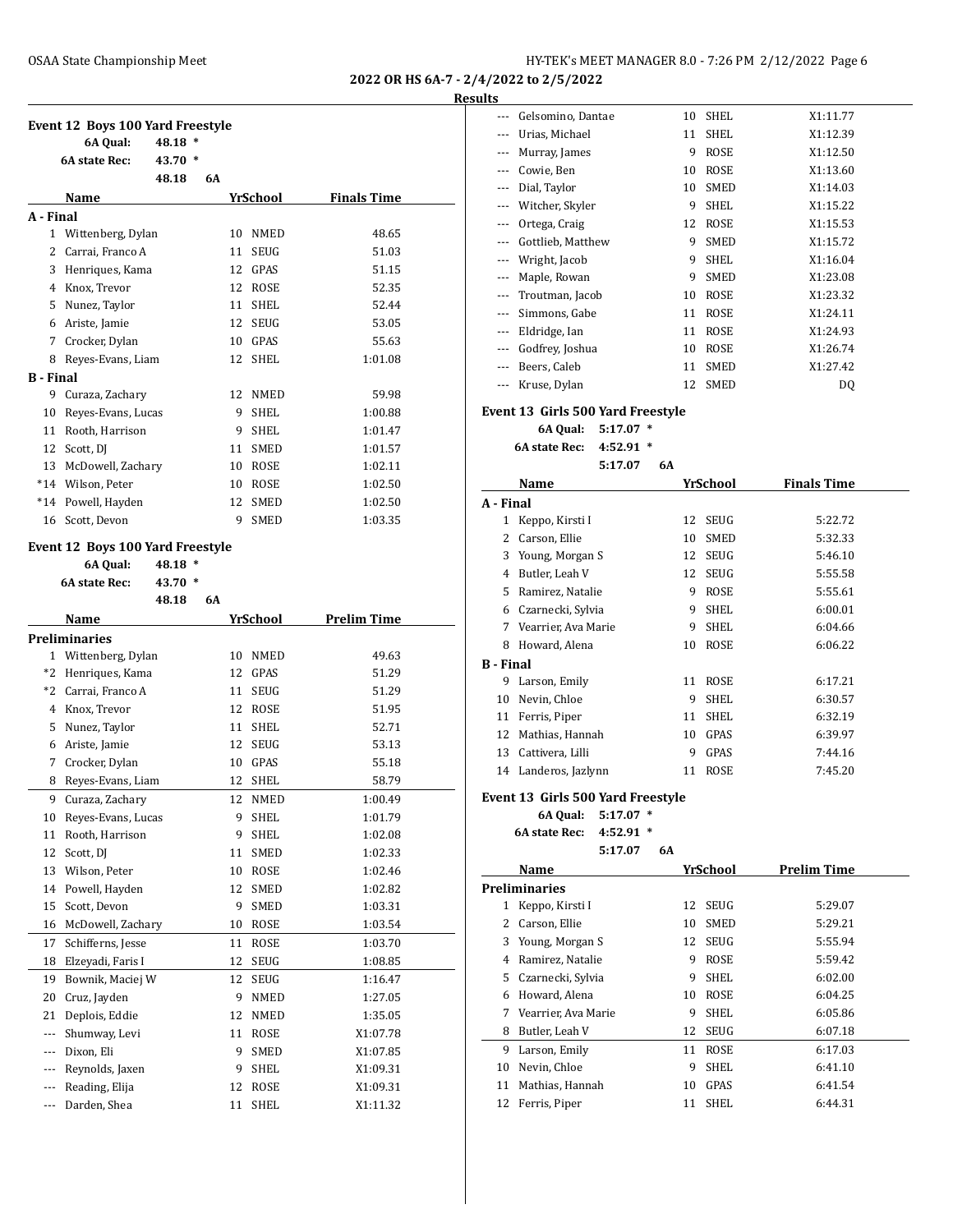# **Preliminaries ... (Event 13 Girls 500 Yard Freestyle) Name Yr School Prelim Time** 13 Landeros, Jazlynn 11 ROSE 7:46.99 14 Cattivera, Lilli 9 GPAS 7:52.61 --- Suit, Taylor L 12 SHEL X7:25.93 **Event 14 Boys 500 Yard Freestyle 6A Qual: 4:51.98 \* 6A state Rec: 4:25.21 \* 4:51.98 6A Name** *YrSchool* **<b>Finals Time A - Final** 1 Pirosko, Jacob 11 GPAS 4:57.13 2 Miller, Kyle I 10 SEUG 5:09.77 3 Van Den Wymelenberg, Ian P 10 SHEL 5:15.42 4 Pierpont, Edward W 10 SEUG 5:36.90 5 Young Seidemann, William 12 ROSE 5:39.82 6 Schiffer, Cole 11 SMED 5:40.83 7 Bland, Aiden 10 GPAS 5:45.56 8 Schoenhals, Joey 10 SMED 5:58.89 **B - Final** 9 Allen, Jackson 9 GPAS 6:27.08 10 Sanders, Grant 11 ROSE 6:34.44 11 Reeder, Jackson 9 SHEL 6:35.81 12 Miller, Kian 9 SEUG 6:47.44 13 Dorronsoro, Mikel 11 SHEL 6:48.52 14 Butler, Ben 10 SEUG 7:00.92 15 Powell, Chase 10 SMED 7:03.94 16 Shumway, Levi 11 ROSE 7:07.01 **Event 14 Boys 500 Yard Freestyle**

**6A Qual: 4:51.98 \***

**6A state Rec: 4:25.21 \***

|    | 4:51.98<br>6A              |    |             |             |
|----|----------------------------|----|-------------|-------------|
|    | Name                       |    | YrSchool    | Prelim Time |
|    | Preliminaries              |    |             |             |
| 1  | Pirosko, Jacob             | 11 | GPAS        | 5:02.92     |
| 2  | Miller, Kyle I             | 10 | <b>SEUG</b> | 5:13.01     |
| 3  | Van Den Wymelenberg, Ian P | 10 | <b>SHEL</b> | 5:22.87     |
| 4  | Young Seidemann, William   | 12 | <b>ROSE</b> | 5:43.82     |
| 5  | Schiffer, Cole             | 11 | <b>SMED</b> | 5:44.45     |
| 6  | Bland, Aiden               | 10 | GPAS        | 5:47.31     |
| 7  | Pierpont, Edward W         | 10 | <b>SEUG</b> | 5:52.77     |
| 8  | Schoenhals, Joey           | 10 | SMED        | 6:03.05     |
| 9  | Allen, Jackson             | 9  | GPAS        | 6:20.74     |
| 10 | Sanders, Grant             | 11 | ROSE        | 6:26.74     |
| 11 | Reeder, Jackson            | 9  | <b>SHEL</b> | 6:27.52     |
| 12 | Dorronsoro, Mikel          | 11 | <b>SHEL</b> | 6:45.38     |
| 13 | Powell, Chase              | 10 | SMED        | 6:56.71     |
| 14 | Miller, Kian               | 9  | <b>SEUG</b> | 7:00.70     |
| 15 | Shumway, Levi              | 11 | ROSE        | 7:03.34     |
| 16 | Butler, Ben                | 10 | <b>SEUG</b> | 7:13.67     |
| 17 | Alionis, Kazi              | 10 | GPAS        | 7:29.01     |

|           | Event 15 Girls 200 Yard Freestyle Relay<br>6A Qual: | $1:42.75$ *        |    |                    |                               |
|-----------|-----------------------------------------------------|--------------------|----|--------------------|-------------------------------|
|           | 6A state Rec:                                       | $1:34.54$ *        |    |                    |                               |
|           |                                                     | 1:42.75            | 6A |                    |                               |
|           | Team<br>1 GPAS                                      |                    |    | Relay<br>A         | <b>Finals Time</b><br>1:43.64 |
|           | 2 SHEL                                              |                    |    | A                  | 1:48.96                       |
|           | 3 SEUG                                              |                    |    | A                  | 1:49.58                       |
|           | 4 SMED                                              |                    |    | A                  | 1:51.70                       |
| 5         | ROSE                                                |                    |    | A                  | 1:54.11                       |
|           | 6 NMED                                              |                    |    | A                  | 2:02.27                       |
|           | Event 16 Boys 200 Yard Freestyle Relay              |                    |    |                    |                               |
|           |                                                     | 6A Qual: 1:31.72 * |    |                    |                               |
|           | <b>6A state Rec:</b>                                | $1:26.11*$         |    |                    |                               |
|           |                                                     | 1:31.72            | 6A |                    |                               |
|           | Team                                                |                    |    | Relay              | <b>Finals Time</b>            |
|           | 1 GPAS                                              |                    |    | A                  | 1:31.91                       |
|           | 2 ROSE                                              |                    |    | A                  | 1:33.96                       |
|           | 3 SHEL                                              |                    |    | A                  | 1:41.59                       |
|           | 4 SEUG                                              |                    |    | A                  | 1:42.61                       |
| 5         | SMED                                                |                    |    | A                  | 1:42.82                       |
|           | 6 NMED                                              |                    |    | A                  | 2:02.26                       |
|           | Name                                                | 58.74              | 6A | YrSchool           | <b>Finals Time</b>            |
| A - Final |                                                     |                    |    |                    |                               |
|           | 1 Selivanova, Sophia                                |                    |    | 9 SEUG             | 1:01.92                       |
|           | 2 Miller, Cassidy H                                 |                    | 10 | <b>SEUG</b>        | 1:02.92                       |
|           | 3 Saenger, Naomi Y                                  |                    |    | 11 SEUG            | 1:07.31                       |
|           | 4 Durrant, Madeline                                 |                    |    | 12 GPAS            | 1:07.59                       |
|           | 5 Buranathamawat, Jirapreeya                        |                    |    | 11 SMED            | 1:07.62                       |
|           | 6 Borges, Emily                                     |                    |    | 10 ROSE            | 1:08.25                       |
|           | 7 Yates, Laurel                                     |                    | 9  | GPAS               | 1:09.93                       |
|           | 8 Schiffer, Paige                                   |                    | 9  | <b>SMED</b>        | 1:12.58                       |
| B - Final |                                                     |                    |    |                    |                               |
|           | 9 Grigsby, Natalie                                  |                    |    | 9 SHEL             | 1:10.72                       |
|           | 10 Kidd, Abbie                                      |                    | 10 | SHEL               | 1:12.79                       |
|           | 11 McFarland, Hannah                                |                    |    | 12 NMED            | 1:16.79                       |
|           | 12 Todd, Amber                                      |                    |    | 10 ROSE            | 1:16.88                       |
|           | 13 Maue, Daisy                                      |                    |    | 11 GPAS            | 1:16.92                       |
|           | 14 Beery, Malena                                    |                    |    | 9 ROSE             | 1:18.88                       |
|           | 15 Krebs, Ana                                       |                    | 10 | <b>SMED</b>        | 1:20.35                       |
|           | --- Scott, Brenna                                   |                    | 9  | SHEL               | DQ                            |
|           | Event 17 Girls 100 Yard Backstroke<br>6A Qual:      | 58.74 *            |    |                    |                               |
|           | 6A state Rec:                                       | $53.71*$           |    |                    |                               |
|           |                                                     | 58.74              | 6A |                    |                               |
|           | Name                                                |                    |    | <b>YrSchool</b>    | <b>Prelim Time</b>            |
|           | <b>Preliminaries</b>                                |                    |    |                    |                               |
|           | 1 Selivanova, Sophia                                |                    |    | 9 SEUG             | 1:03.25                       |
|           | 2 Miller, Cassidy H                                 |                    |    | 10 SEUG            | 1:05.70                       |
|           |                                                     |                    |    |                    |                               |
|           | 3 Durrant, Madeline<br>4 Borges, Emily              |                    |    | 12 GPAS<br>10 ROSE | 1:06.30<br>1:07.53            |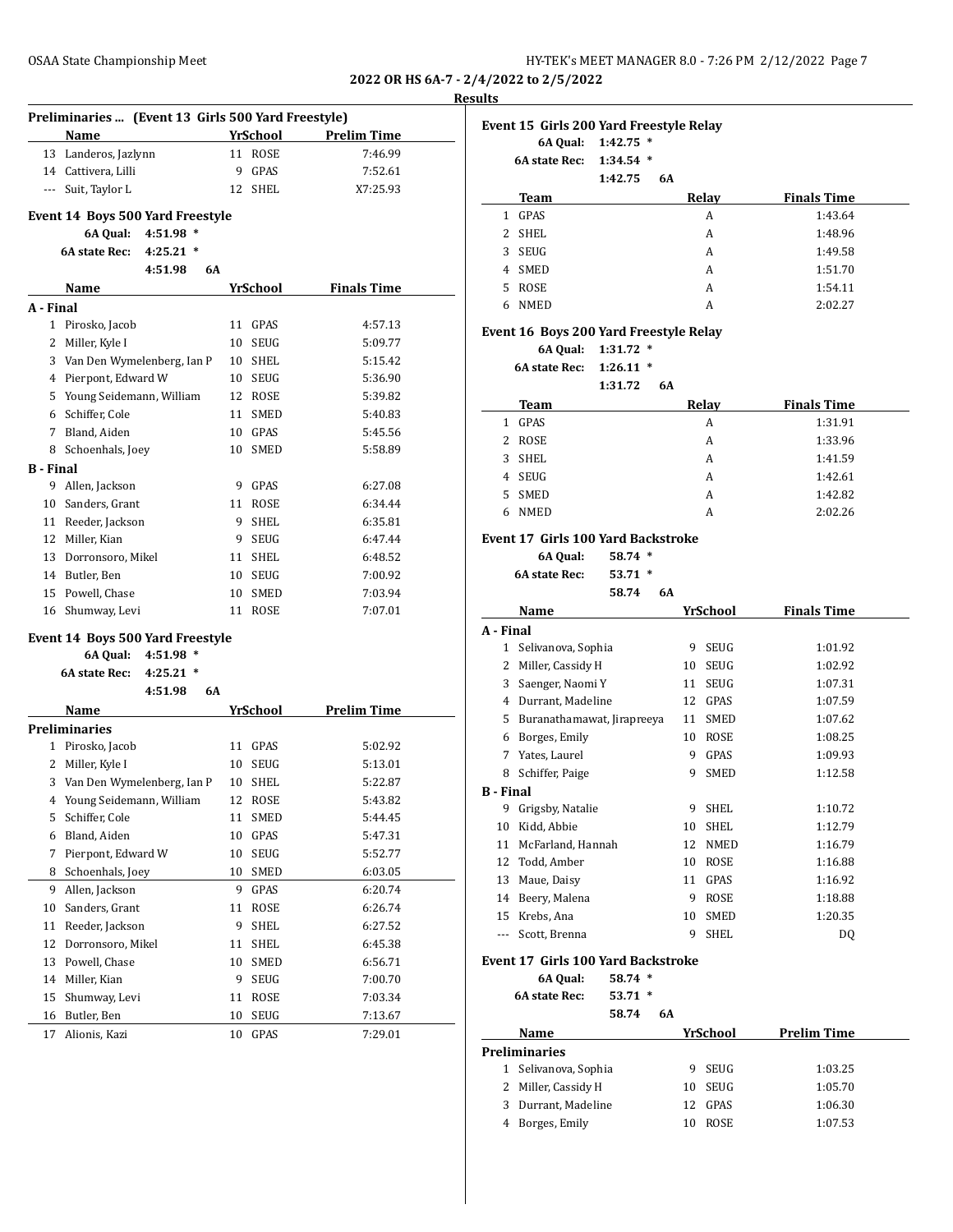**2022 OR HS 6A-7 - 2/4/2022 to 2/5/2022 Results**

| Preliminaries  (Event 17 Girls 100 Yard Backstroke) |                            |    |             |                    |  |  |  |  |
|-----------------------------------------------------|----------------------------|----|-------------|--------------------|--|--|--|--|
|                                                     | Name                       |    | YrSchool    | <b>Prelim Time</b> |  |  |  |  |
| 5                                                   | Buranathamawat, Jirapreeya | 11 | SMED        | 1:07.99            |  |  |  |  |
| 6                                                   | Saenger, Naomi Y           | 11 | <b>SEUG</b> | 1:08.83            |  |  |  |  |
| 7                                                   | Yates, Laurel              | 9  | GPAS        | 1:09.95            |  |  |  |  |
| 8                                                   | Schiffer, Paige            | 9  | <b>SMED</b> | 1:12.49            |  |  |  |  |
| 9                                                   | Grigsby, Natalie           | 9  | SHEL        | 1:12.68            |  |  |  |  |
| 10                                                  | Scott, Brenna              | 9  | <b>SHEL</b> | 1:14.07            |  |  |  |  |
| 11                                                  | Kidd, Abbie                | 10 | <b>SHEL</b> | 1:14.81            |  |  |  |  |
| 12                                                  | McFarland, Hannah          | 12 | <b>NMED</b> | 1:15.76            |  |  |  |  |
| 13                                                  | Maue, Daisy                | 11 | GPAS        | 1:17.09            |  |  |  |  |
| 14                                                  | Todd, Amber                | 10 | <b>ROSE</b> | 1:19.23            |  |  |  |  |
| 15                                                  | Krebs, Ana                 | 10 | <b>SMED</b> | 1:19.69            |  |  |  |  |
| 16                                                  | Beery, Malena              | 9  | <b>ROSE</b> | 1:21.56            |  |  |  |  |
| 17                                                  | Dellgatti, Kristin         | 12 | <b>SMED</b> | 1:22.48            |  |  |  |  |
| 18                                                  | Alderson, Avery            | 9  | GPAS        | 1:30.46            |  |  |  |  |
| 19                                                  | Prowell, Elyse             | 12 | <b>ROSE</b> | 1:33.90            |  |  |  |  |
| 20                                                  | Cruz, Ilana                | 11 | <b>NMED</b> | 1:38.33            |  |  |  |  |
| ---                                                 | Walker, Bergen             | 12 | <b>SHEL</b> | X1:22.11           |  |  |  |  |
| $---$                                               | Gabaldon, Kylee            | 9  | <b>SMED</b> | X1:27.92           |  |  |  |  |
|                                                     | Wijaya, Clarissa           | 12 | <b>ROSE</b> | XD <sub>0</sub>    |  |  |  |  |
|                                                     | Tubbs, McKenzie            | 9  | <b>SHEL</b> | DQ                 |  |  |  |  |

|                  | Gabaldon, Kylee                          |          |    | 9  | <b>SMED</b> | X1:27.92           |    |
|------------------|------------------------------------------|----------|----|----|-------------|--------------------|----|
|                  | --- Wijaya, Clarissa                     |          |    | 12 | <b>ROSE</b> | <b>XDQ</b>         |    |
| $---$            | Tubbs, McKenzie                          |          |    | 9  | <b>SHEL</b> | DQ                 |    |
|                  | <b>Event 18 Boys 100 Yard Backstroke</b> |          |    |    |             |                    |    |
|                  | 6A Qual:                                 | 55.16 *  |    |    |             |                    |    |
|                  | 6A state Rec:                            | 48.53 *  |    |    |             |                    |    |
|                  |                                          | 55.16    | 6A |    |             |                    |    |
|                  | Name                                     |          |    |    | YrSchool    | <b>Finals Time</b> |    |
| A - Final        |                                          |          |    |    |             |                    |    |
|                  | 1 Ahten, Tyler K                         |          |    | 12 | <b>SEUG</b> | 53.17*             | 6A |
| 2                | Colvin, Dominic                          |          |    | 12 | <b>ROSE</b> | 54.47*             | 6A |
| 3                | Henriques, Kama                          |          |    | 12 | GPAS        | 57.83              |    |
| 4                | Bishop, Porter                           |          |    | 11 | <b>ROSE</b> | 1:03.42            |    |
| 5                | Napier, Asher                            |          |    | 10 | GPAS        | 1:03.80            |    |
|                  | 6 Ozdogan, Ari                           |          |    | 9  | <b>SEUG</b> | 1:04.43            |    |
|                  | 7 Pendleton, Tucker                      |          |    | 12 | GPAS        | 1:05.97            |    |
| 8                | Heinze, Ty M                             |          |    | 11 | <b>SHEL</b> | 1:06.72            |    |
| <b>B</b> - Final |                                          |          |    |    |             |                    |    |
|                  | 9 Turanski, John D                       |          |    | 11 | SHEL        | 1:08.64            |    |
| 10               | McGinnis, Jacob                          |          |    | 9  | <b>ROSE</b> | 1:15.26            |    |
|                  | 11 Henry, Finley                         |          |    | 9  | <b>SHEL</b> | 1:15.32            |    |
| 12               | Hodge, Elliott                           |          |    | 11 | <b>SMED</b> | 1:15.58            |    |
| 13               | Page, Joe                                |          |    | 12 | <b>SHEL</b> | 1:19.89            |    |
| 14               | Casper, Logan                            |          |    | 9  | <b>SMED</b> | 1:20.80            |    |
| 15               | Miller, Owen                             |          |    | 9  | <b>ROSE</b> | 1:23.79            |    |
|                  | 16 Ramachandran, Vivek                   |          |    | 9  | <b>SEUG</b> | 1:34.27            |    |
|                  | <b>Event 18 Boys 100 Yard Backstroke</b> |          |    |    |             |                    |    |
|                  | 6A Qual:                                 | $55.16*$ |    |    |             |                    |    |
|                  | <b>6A state Rec:</b>                     | $48.53*$ |    |    |             |                    |    |
|                  |                                          | 55.16    | 6A |    |             |                    |    |
|                  | Name                                     |          |    |    | VrCchool    | Drolim Timo        |    |

| Name                 |    | YrSchool | Prelim Time |    |  |
|----------------------|----|----------|-------------|----|--|
| <b>Preliminaries</b> |    |          |             |    |  |
| 1 Ahten, Tyler K     |    | 12 SEUG  | $54.01*$    | 6A |  |
| 2 Colvin, Dominic    |    | 12 ROSE  | 54.83*      | 6A |  |
| 3 Henriques, Kama    |    | 12 GPAS  | 58.00       |    |  |
| 4 Napier, Asher      | 10 | GPAS     | 1:03.77     |    |  |

| 5. | Bishop, Porter      | 11 | ROSE        | 1:04.21        |  |
|----|---------------------|----|-------------|----------------|--|
| 6  | Ozdogan, Ari        | 9  | <b>SEUG</b> | 1:05.23        |  |
| 7  | Pendleton, Tucker   | 12 | GPAS        | 1:05.79        |  |
| 8  | Heinze, Ty M        | 11 | <b>SHEL</b> | 1:05.91        |  |
| 9  | Turanski, John D    | 11 | <b>SHEL</b> | 1:10.23        |  |
| 10 | Hodge, Elliott      | 11 | <b>SMED</b> | 1:17.13        |  |
| 11 | Henry, Finley       | 9  | <b>SHEL</b> | 1:17.42        |  |
| 12 | Page, Joe           | 12 | SHEL        | 1:18.08        |  |
| 13 | Casper, Logan       | 9  | <b>SMED</b> | 1:19.58        |  |
| 14 | McGinnis, Jacob     | 9  | ROSE        | 1:20.02        |  |
| 15 | Miller, Owen        | 9  | ROSE        | 1:21.89        |  |
| 16 | Ramachandran, Vivek | 9  | <b>SEUG</b> | 1:36.83        |  |
|    | Forsloff, Evan      | 9  | ROSE        | X1:42.74       |  |
|    | Dixon, Eli          | 9  | <b>SMED</b> | D <sub>0</sub> |  |
|    | Call, Noah          | 9  | ROSE        | XDO            |  |

### **Event 19 Girls 100 Yard Breaststroke**

**6A Qual: 1:07.25 \***

**6A state Rec: 58.35 \***

**1:07.25 6A**

| Name             |                     |    | YrSchool    | <b>Finals Time</b> |  |  |
|------------------|---------------------|----|-------------|--------------------|--|--|
| A - Final        |                     |    |             |                    |  |  |
| 1                | Huling, Eloise      | 9  | <b>SHEL</b> | 1:08.88            |  |  |
| 2                | Lavelle, Mila       | 9  | <b>NMED</b> | 1:11.93            |  |  |
| 3                | Kolb, Emerson       | 9  | GPAS        | 1:12.44            |  |  |
| 4                | Zumbrum, Alana      | 10 | GPAS        | 1:13.64            |  |  |
| 5                | Roering, Stella J   | 12 | <b>SEUG</b> | 1:15.92            |  |  |
| 6                | Higgins, Kenna      | 9  | SHEL        | 1:18.61            |  |  |
| 7                | Slaughter, Andria   | 11 | <b>SMED</b> | 1:20.78            |  |  |
| 8                | Mathias, Hannah     | 10 | GPAS        | 1:22.15            |  |  |
| <b>B</b> - Final |                     |    |             |                    |  |  |
| 9                | Sim, Yuni           | 9  | <b>SEUG</b> | 1:22.08            |  |  |
| 10               | Blue, Kathryn       | 11 | ROSE        | 1:22.77            |  |  |
| 11               | Uffens, Anna        | 9  | <b>NMED</b> | 1:23.25            |  |  |
| 12               | Kiley, Anya         | 10 | <b>SEUG</b> | 1:28.12            |  |  |
| 13               | Tilman, Christine   | 10 | <b>NMED</b> | 1:29.17            |  |  |
| 14               | Lambert, Sage       | 9  | <b>NMED</b> | 1:29.19            |  |  |
| 15               | Brewster, Holly     | 11 | <b>ROSE</b> | 1:30.35            |  |  |
| 16               | Chamberlain, Audrey | 11 | <b>SHEL</b> | 1:30.81            |  |  |

### **Event 19 Girls 100 Yard Breaststroke**

**6A Qual: 1:07.25 \***

**6A state Rec: 58.35 \***

|    | 1:07.25              | 6A |    |             |                    |
|----|----------------------|----|----|-------------|--------------------|
|    | Name                 |    |    | YrSchool    | <b>Prelim Time</b> |
|    | <b>Preliminaries</b> |    |    |             |                    |
| 1  | Huling, Eloise       |    | 9  | SHEL        | 1:10.20            |
|    | Kolb, Emerson        |    | 9  | GPAS        | 1:12.09            |
| 3  | Lavelle, Mila        |    | 9  | <b>NMED</b> | 1:12.37            |
| 4  | Zumbrum, Alana       |    | 10 | GPAS        | 1:13.19            |
| 5  | Roering, Stella J    |    | 12 | SEUG        | 1:18.41            |
| 6  | Higgins, Kenna       |    | 9  | SHEL        | 1:19.28            |
| 7  | Slaughter, Andria    |    | 11 | <b>SMED</b> | 1:20.92            |
| 8  | Mathias, Hannah      |    | 10 | GPAS        | 1:21.78            |
| 9  | Blue, Kathryn        | 11 |    | ROSE        | 1:21.81            |
| 10 | Uffens, Anna         |    | 9  | <b>NMED</b> | 1:22.36            |
| 11 | Sim, Yuni            |    | 9  | SEUG        | 1:22.64            |